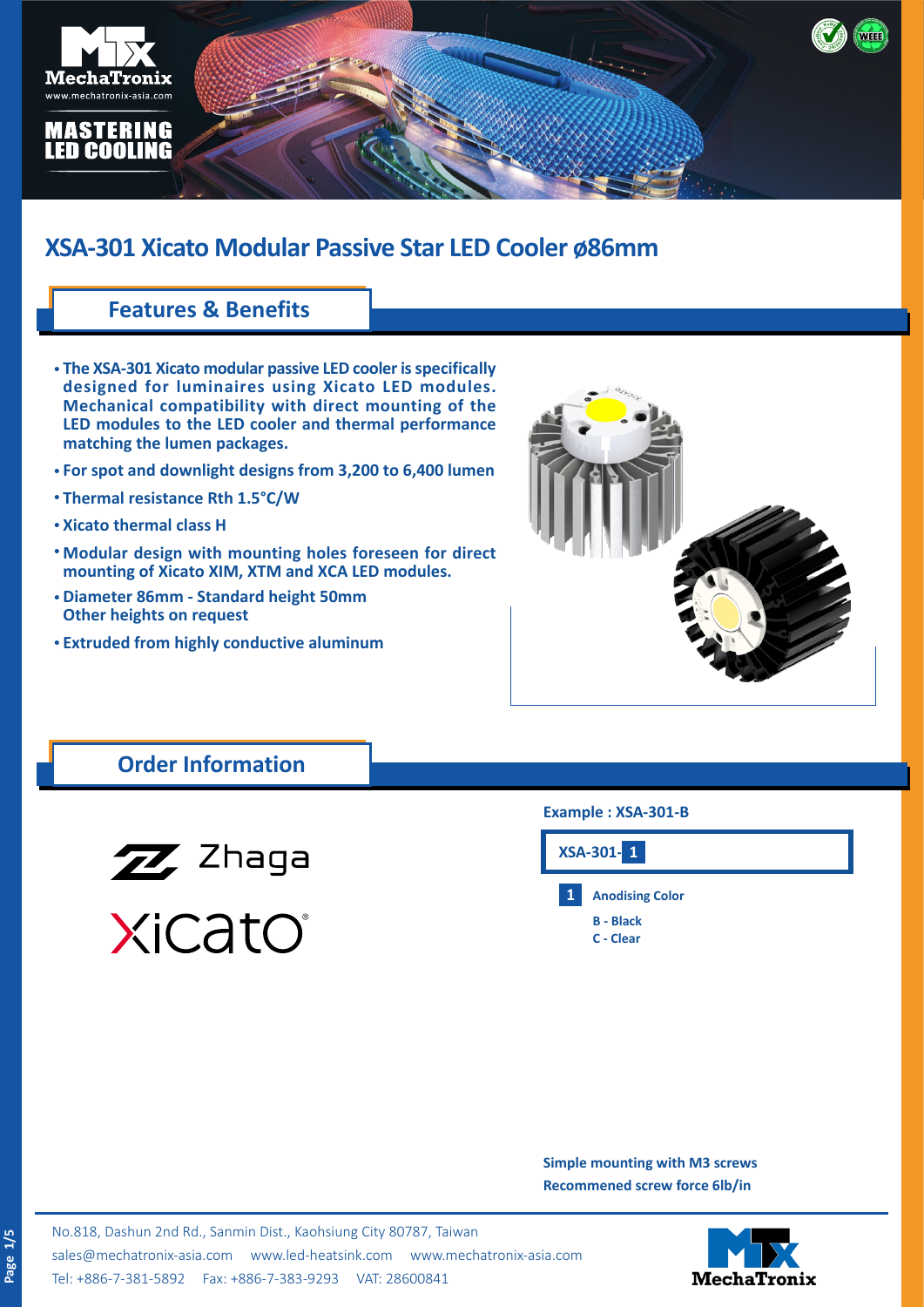

## **Product Details**

| Model n°                                | <b>XSA-301</b> |
|-----------------------------------------|----------------|
| Dimension (mm) <sup>*1</sup>            | ø86 x h50      |
| Volume (mm <sup>3</sup> )               | 105077         |
| Cooling Surface (mm <sup>2</sup> )      | 95520          |
| Weight (gr)                             | 273            |
| Thermal Resistance (°C/W) <sup>*2</sup> | 1.5            |
| Power Pd (W)*3                          | 33             |
| <b>Heat Sink Material</b>               | AL6063-T5      |

**\*1 3D files are avaliable in ParaSolid, STP and IGS on request**

- **\*2 The thermal resistance Rth is determined with a calibrated heat source of 30mm x 30mm central placed on the heat sink, Tamb 40°** and an open environment. Reference data @ heat sink to ambient temperature rise Ths-amb 50°C **\*3 The thermal resistance of a LED cooler is not a fix value and will vary with the applied dissipated power Pd**
- **\*3 Dissipated power Pd. Reference data @ heat sink to ambient temperature rise Ths-amb 50°C The maximal dissipated power needs to be verified in function of required case temperature Tc or junction temperature Tj and related to the estimated ambient temperature where the light fixture will be placed Please be aware the dissipated power Pd is not the same as the electrical power Pe of a LED module**

**To calculate the dissipated power please use the following formula: Pd = Pe x (1-ηL)**

- **Pd Dissipated power**
- **Pe Electrical power**
- **ηL = Light effciency of the LED module**

#### **Notes:**

- **MechaTronix reserves the right to change products or specifications without prior notice.**
- **Mentioned models are an extraction of full product range.**
- **For specific mechanical adaptations please contact MechaTronix.**

No.818, Dashun 2nd Rd., Sanmin Dist., Kaohsiung City 80787, Taiwan [sales@mechatronix-asia.com](mailto:sales%40mechatronix-asia.com?subject=) [www.led-heatsink.com](http://www.led-heatsink.com) [www.mechatronix-asia.com](http://www.mechatronix-asia.com) Tel: +886-7-381-5892 Fax: +886-7-383-9293 VAT: 28600841

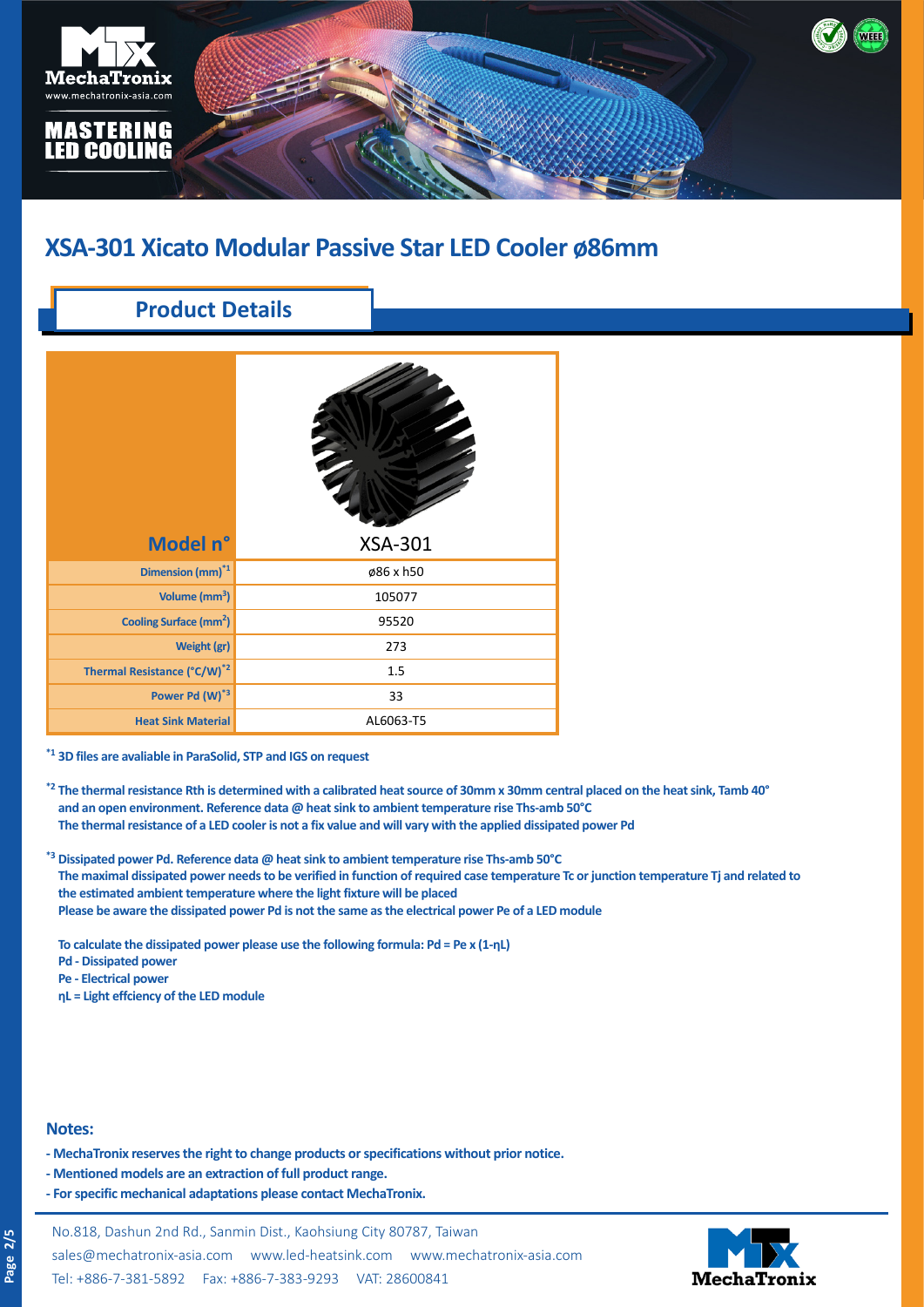

## **Mounting Instructions**

# **XiCatO**

**Xicato is changing the way the world looks at light – and enabling everyone to experience it. Xicato believes that with better light, shoppers will buy more, diners will order more and guests will be happier and feel more comfortable. In turn, for owners, operators and managers of environments, better lighting will contribute to high sales, margins and brand perception.**

#### **Mounting indicator marks overview**

MechaTronix recommends the use of a high thermal conductive interface between the LED module and the LED cooler. Either thermal grease, a thermal pad or a phase change thermal pad thickness 0.1-0.15mm is recommended. Thermal pads or phase change thermal pads can be preapplied from MechaTronix.







### **Xicato XIM LED modules**

**Model names** • **XIM09xxxx** • **XIM19xxxx**

#### **Mounting**

• **Direct mounting with 3 screws M3 x 20mm Red indicator marks**





## **Xicato XTM LED modules**

**Model names** • **XTM09xxxx** • **XTM19xxxx**

#### **Mounting**

• **Direct mounting with 3 screws M3 x 8mm**

- **Red indicator marks**
- • **Direct mounting by Zhaga mounting holes**
- **with 2 self tapping screws M3 x 8mm**
- **Green indicator marks**



## **Xicato XCA LED Core Array**

**Model names** • **XCA09xxxx**

• **XCA19xxxx**

#### **Mounting**

• **With Xicato XSA-401 LED holder**

**Mounting with 3 screws M3 x 8mm Red indicator marks**

**On Zhaga mounting holes with 2 screws M3 x 8mm**

**Green indicator marks**



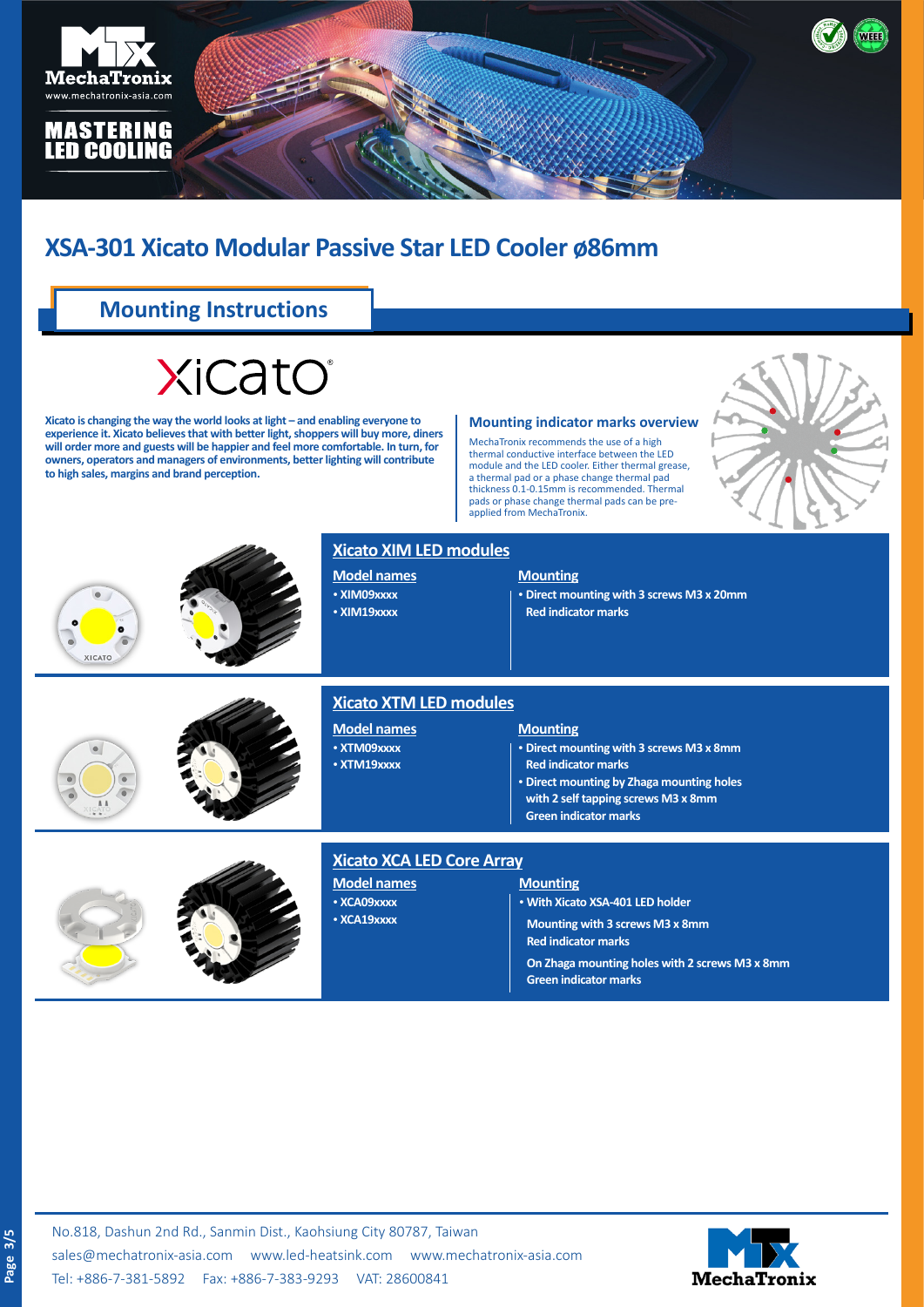

## **Drawings & Dimensions**





**Example: XSA-301**